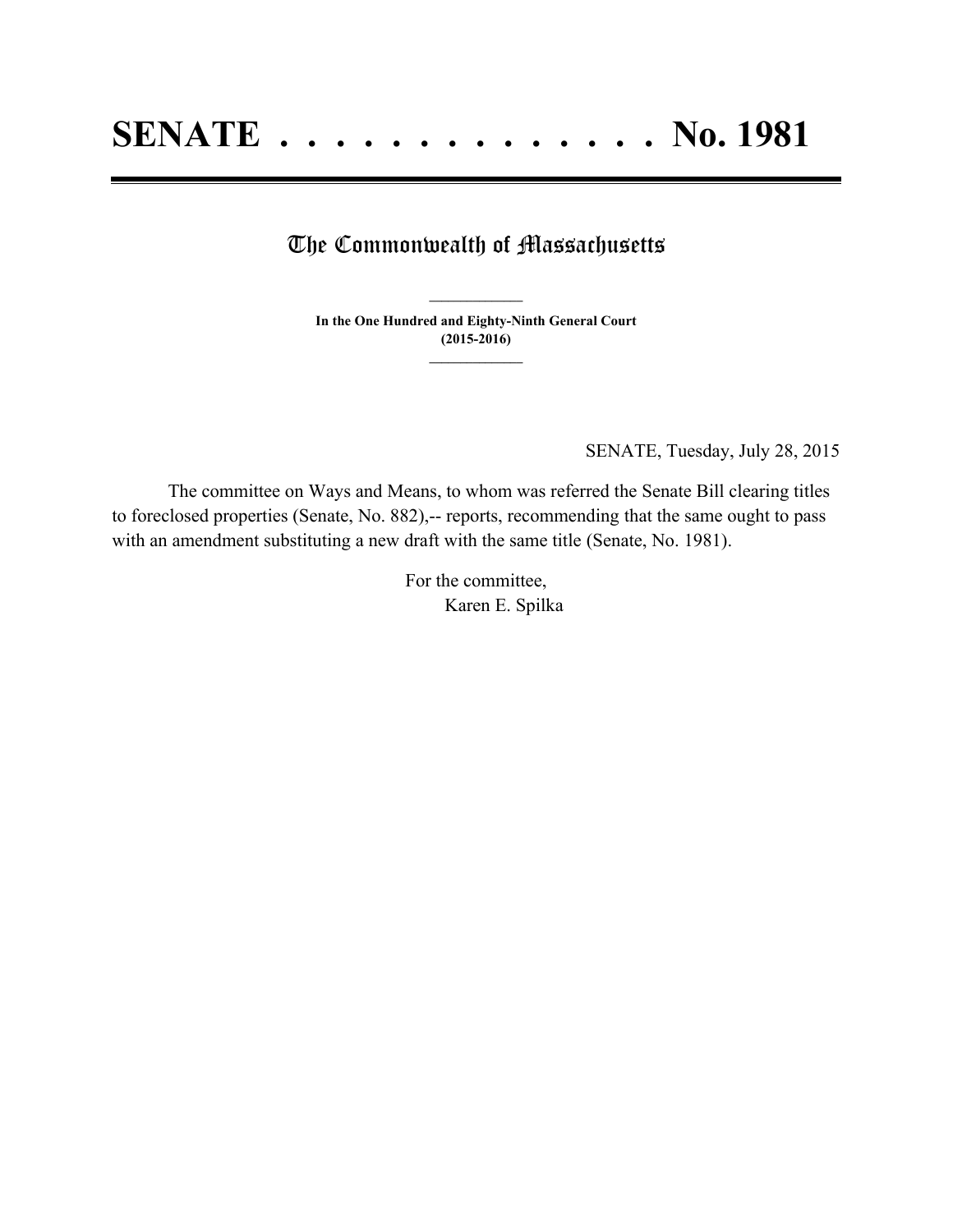## **SENATE . . . . . . . . . . . . . . No. 1981**

## The Commonwealth of Massachusetts

**In the One Hundred and Eighty-Ninth General Court (2015-2016) \_\_\_\_\_\_\_\_\_\_\_\_\_\_\_**

**\_\_\_\_\_\_\_\_\_\_\_\_\_\_\_**

An Act clearing titles to foreclosed properties.

Be it enacted by the Senate and House of Representatives in General Court assembled, and by the authority *of the same, as follows:*

| $\mathbf{1}$   | SECTION 1. Section 15 of chapter 244 of the General Laws, as appearing in the 2014                 |
|----------------|----------------------------------------------------------------------------------------------------|
| 2              | Official Edition, is hereby amended by striking out, in line 1, the word "The" and inserting in    |
| 3              | place thereof the following words:-                                                                |
| $\overline{4}$ | (a) For the purposes of this section, the following words shall have the following                 |
| 5              | meanings unless the context clearly requires otherwise:                                            |
| 6              | "Arm's length third party purchaser for value", a purchaser's heirs, successors and                |
| 7              | assigns but not including the foreclosing party or mortgage note holder or a parent, subsidiary,   |
| 8              | affiliate or agent of the foreclosing party or mortgage note holder or an investor or guarantor of |
| 9              | the underlying mortgage note including, but not limited to, the Federal National Mortgage          |
| 10             | Association, the Federal Home Loan Mortgage Corporation and the Federal Housing                    |
| 11             | Administration.                                                                                    |
|                |                                                                                                    |

12 "Deadline", 3 years from the date of the recording of the affidavit.

13 (b) The.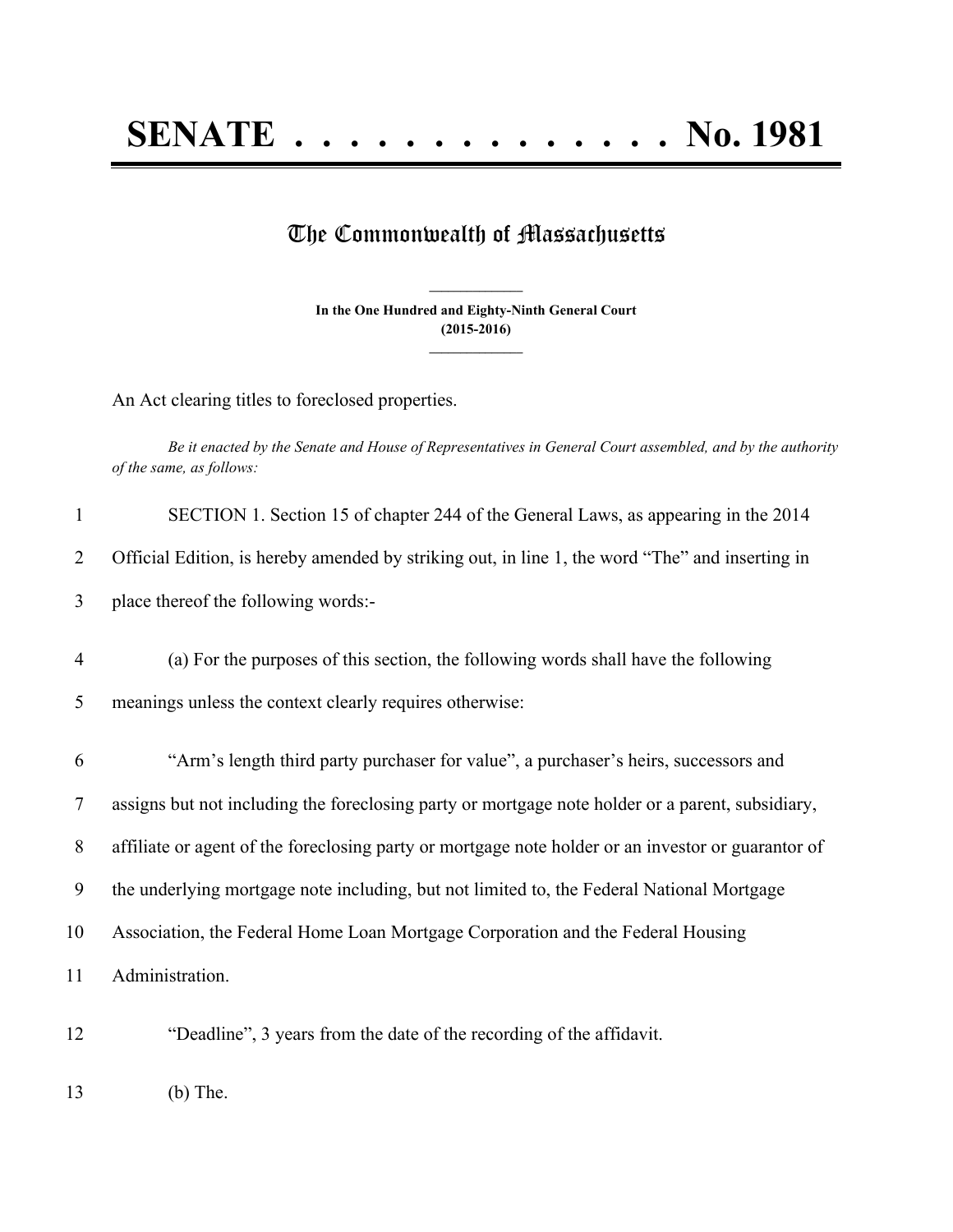SECTION 2. Said section 15 of said chapter 244, as so appearing, is hereby further amended by adding the following 4 subsections:-

 (c) If the affidavit is executed in the statutory form as prescribed in section 14, it shall, after 3 years from the date of its recording, be conclusive evidence in favor of an arm's length third party purchaser for value at or subsequent to the foreclosure sale that the power of sale under the foreclosed mortgage was duly executed and that the sale complied with this chapter and section 21 of chapter 183.

 (d) Subsection (c) shall not apply if: (i) a legal action to challenge the validity of the foreclosure sale has commenced or the challenge has been asserted as a defense or a counterclaim in a legal action by any party entitled to notice of sale under section 14 in a court of competent jurisdiction and a true and correct copy of the complaint or other pleading asserting such challenge is duly recorded in the registry of deeds for the county or district in which the subject real property lies before the deadline or in the land court registry district before the deadline; or (ii) a challenge to the validity of the foreclosure sale is asserted as a defense or counterclaim in a legal action in a court of competent jurisdiction by any party entitled to notice of sale under section 14 who continues to occupy the mortgaged premises as such party's principal place of residence, regardless of whether such challenge is asserted prior to the deadline, provided that a true and correct copy of any pleading asserting such challenge in the legal action is duly recorded in the registry of deeds for the county or district in which the subject property lies or is duly filed in the land court registry district within the later of (A) 60 days from the date of the challenge or (B) the deadline. After the entry of a final judgment in a legal challenge under clause (i) or (ii) and the final resolution of any appeal of that judgment, the affidavit shall immediately become conclusive evidence of the validity of the sale if the final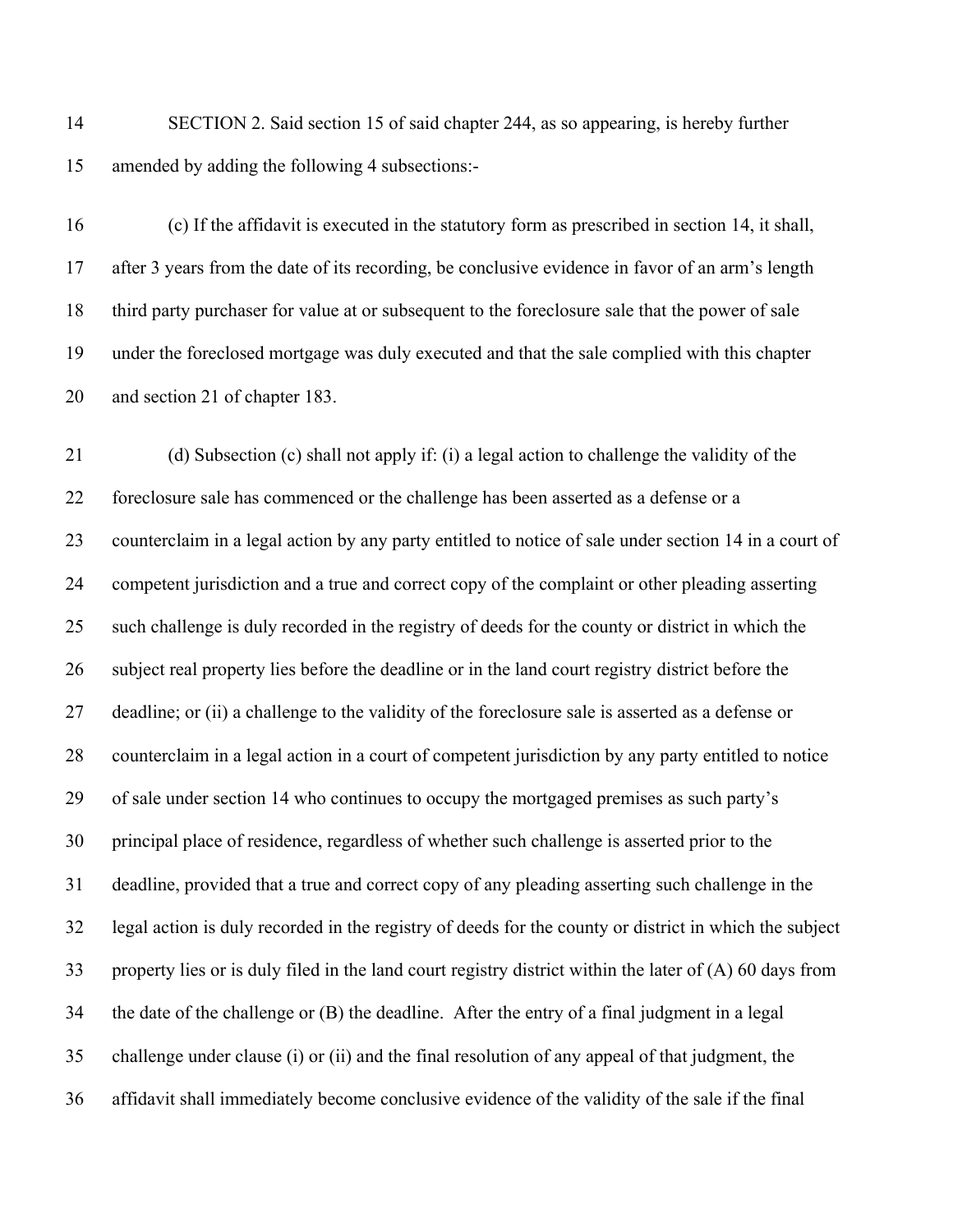judgment concludes that the power of sale was duly exercised. If the final judgment concludes that the power of sale was not duly exercised, the foreclosure sale and affidavit shall be void. If the final judgment does not determine the validity of the foreclosure sale and the deadline for the affidavit to become conclusive has not expired, any party entitled to notice of sale under section 14 may file or assert another legal challenge to the validity of the foreclosure sale under clause (i) or (ii).

 (e) The recording of an affidavit and the expiration of the deadline shall not relieve an affiant or any other person on whose behalf an affidavit was executed and recorded from any liability for failure to comply with this section, section 14 or any other requirement of law with respect to the foreclosure. A material misrepresentation contained in an affidavit shall constitute a violation of section 2 of chapter 93A; provided, however, that a misrepresentation by the foreclosing entity as to whether the foreclosing entity held the mortgage at the time of notice of sale and subsequent foreclosure sale shall not constitute a violation of said section 2 of said chapter 93A if the misrepresentation was contained in an affidavit filed or recorded on or before January 7, 2011.

 (f) An arm's length third party purchaser for value relying on an affidavit shall not be liable for a foreclosure if the power of sale was not duly exercised. Absent a challenge as set forth in clauses (i) and (ii) of subsection (c), title to the real property acquired by the arm's length third party purchaser shall not be set aside.

 SECTION 3. Notwithstanding section 15 of chapter 244 of the General Laws, if an affidavit filed pursuant to said section 15 of said chapter 244 was filed before the effective date of this act, then "deadline" in said section 15 of said chapter 244 shall mean 3 years from the